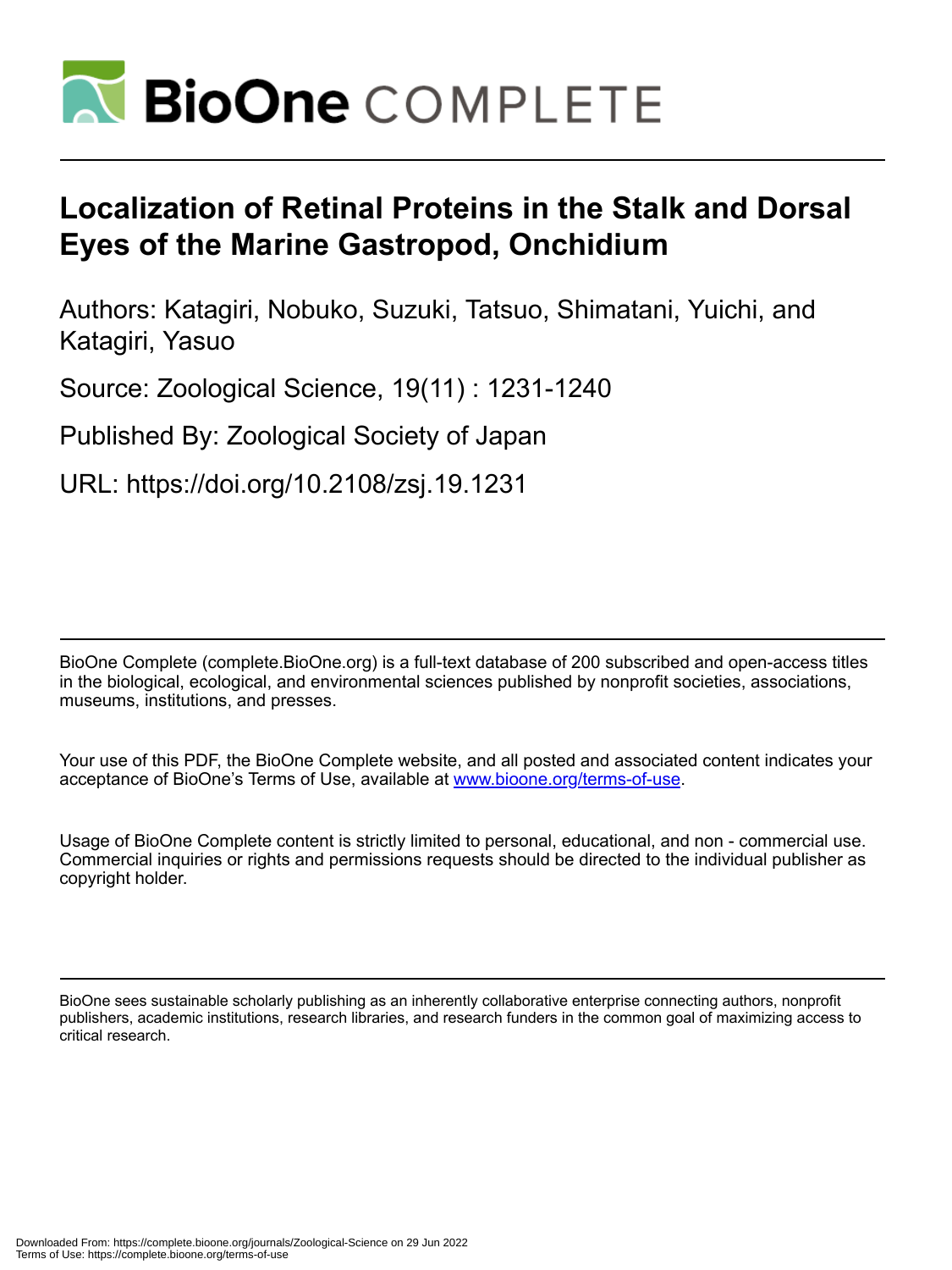# **Localization of Retinal Proteins in the Stalk and Dorsal Eyes of the Marine Gastropod,** *Onchidium*

Nobuko Katagiri<sup>1\*</sup>, Tatsuo Suzuki<sup>2</sup>, Yuichi Shimatani<sup>3</sup> and Yasuo Katagiri<sup>4</sup>

 *Medical Research Institute, Tokyo Women's Medical University, Tokyo 162-8666, Japan Department of Pharmacology, Hyogo College of Medicine, Hyogo 663-8501, Japan Department of Physiology, Tokyo Women's Medical University School of Medicine, Tokyo 162-8666, Japan Section of Basic Science, Tokyo Women's Medical University School of Nursing, Daito-cho 437-1434, Japan*

**ABSTRACT**—*Onchidium* possesses stalk eye (SE) and dorsal eye (DE) which comprise part of a unique multiple photoreceptive system. The retina of SE consists of rhabdomeric-type visual cells, whereas the DE contains two types of photoreceptor cells; ciliary-type cells in the retina and rhabdomeric-type cells in the lens. High-performance liquid chromatography (HPLC) analyses revealed the presence of 11-*cis-*retinal as well as all-*trans-*retinal in both eyes. The amount of retinal of one DE (0.17 pmol) is far less than that in one SE (0.41 pmol) in the dark-adapted *Onchidium*. In the dark-adapted SE, the amount of all-*trans*retinal was higher than that of 11-*cis*-retinal. This finding is consistent with the presence of photic vesicles, including retinochrome, in rhabdomeric-type visual cells. In contrast, a higher amount of 11-*cis*-retinal than all*-trans-*retinal was present in dark-adapted DE, although this was decreased in light-adapted DE. Upon UV irradiation following treatment with sodium borohydride (NaBH<sub>4</sub>), the fluorescence (derived from retinochrome) was observed in the somatic layer of SE. Additional fluorescence (due to rhodopsin) was observed in the villous layer upon treatment with NaBH4 after denaturation. However, only weak, obscure fluorescence of retinyl proteins was observed in the DE, not in a specific but an indefinite area on treatment with NaBH4 with or without denaturation. With fluorescence histochemistry, the localization of rhodopsin and retinochrome was confirmed at specific regions in the retina of the SE, whereas no distinct localization of these photopigments in DE was demonstrated. The amount of retinal to detect the fluorescence may be too low in the DE, or photopigments of DE may differ in chemical nature from those of SE.

**Key words**: stalk eye, dorsal eye, HPLC, retinal protein, *Onchidium.*

#### **INTRODUCTION**

Rhodopsin localizes to the photoreceptive sites of photoreceptor cells in both vertebrate and invertebrate eyes. Visual cells in Cephalopods comprise two kinds of photopigments. Rhodopsin is localized in the microvilli of the outer segment, while retinochrome is present in myeloid bodies in the inner segment of visual cells (Robles *et al.*, 1987, 1995; Hara and Hara, 1991; Hara *et al*., 1992, 1995). Rhodopsin and retinochrome function cooperatively to mutually regenerate photopigments (Terakita *et al.*, 1989). Upon illumination, rhodopsin is converted to metarhodopsin, and retinochrome to metaretinochrome. The 11-*cis*-retinal in rhodopsin is photoisomerized to the all-*trans* configuration. Conversely, all-

 $*$  Corresponding author: Tel.  $+81-3-5269-7364$ ; FAX. +81-3-5269-7364.

E-mail: nokokata@lab.twmu.ac.jp

*trans*-retinal in retinochrome is photoisomerized to its 11-*cis*isomer. The 11-*cis*-retinal is required for rhodopsin formation. In the dark, rhodopsin and retinochrome are regenerated from these two isomers by chromophore exchange. Terakita *et al*. (1989) demonstrated that the turnover of 11-*cis-* and all-*trans*-retinal chromophores is mediated by retinal-binding protein, and proposed a conjugate rhodopsin-retinochrome system in visual cells of the squid eye. Using antibodies against squid retinal proteins, Katagiri *et al*. (2001) demonstrated the localization of three retinal proteins (rhodopsin, retinochrome and retinal-binding protein), and consequently the presence of a rhodopsin-retinochrome system in the stalk eye (SE) of the gastropod *Onchidium*. Retinochrome is readily reduced by sodium borohydride (NaBH4) into N-retinyl protein that emits visible fluorescence upon UV irradiation. Rhodopsin is similarly converted to a fluorescent product, but only upon reduction following denaturation (Bownds and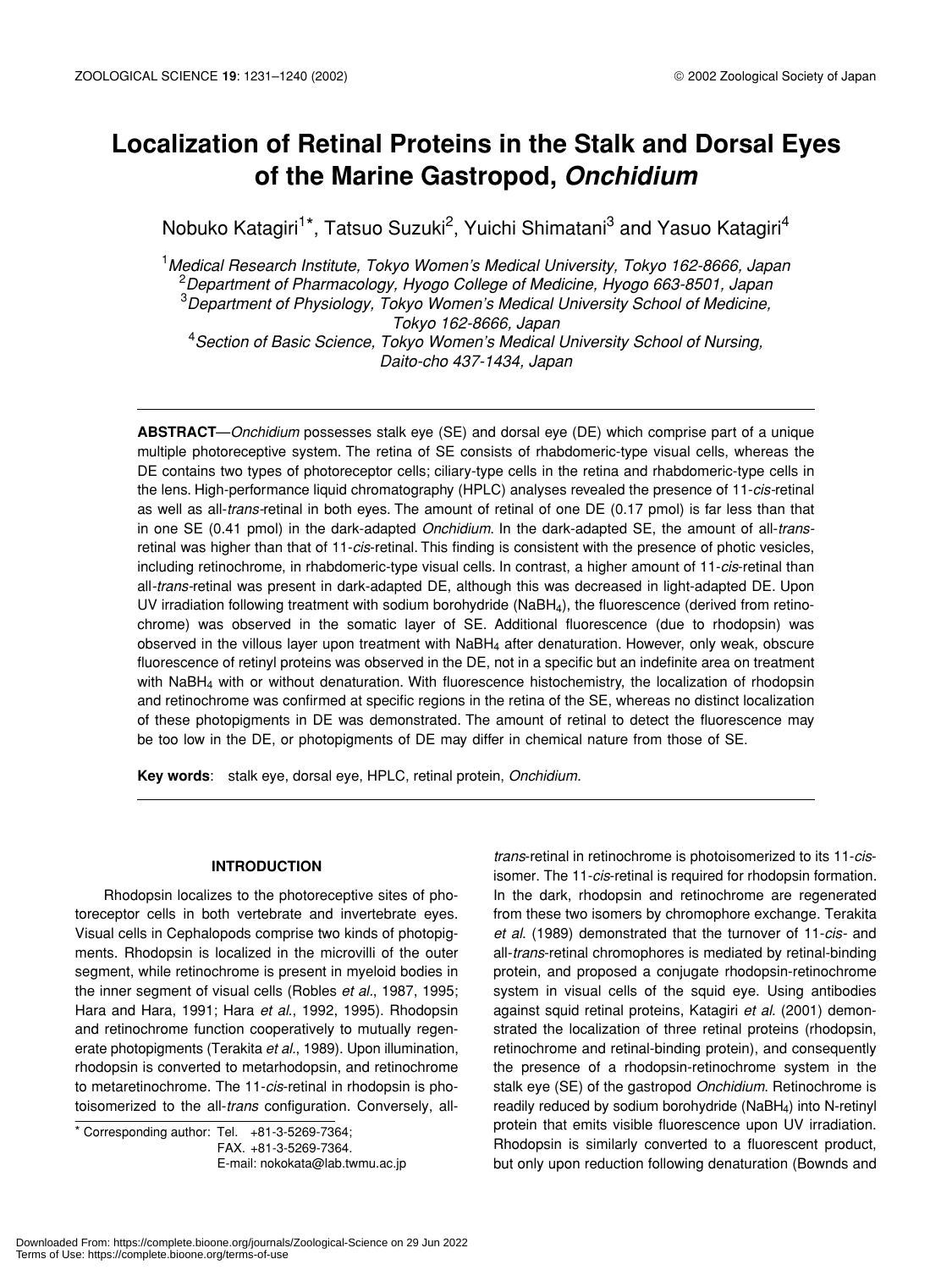Wald, 1965; Hara and Hara, 1973). Based on these different fluorescent products, Ozaki *et al*. (1983) successfully identified rhodopsin in the microvilli and retinochrome in the cytoplasm of visual cells in *Octopus* and *Limax* eyes. Katagiri *et al.* (1995) further identified rhodopsin and retinochrome in the villous and somatic layers of *Onchidium* SE, using the method described by Ozaki *et al*. (1983) and reported that fluorescence from reduced retinal proteins disappears rapidly.

*Onchidium* has a unique multiple photoreceptive system comprising SE, dorsal eyes (DE), extraocular dermal photoreceptors and photosensitive ganglion cells in the CNS (Hisano *et al*., 1972, Katagiri *et al.*, 1985, 1990). This multiple photoreceptive system contains one ciliary-type and three kinds of rhabdomeric-type photoreceptor cells. The retina of the SE contains rhabdomeric-type visual cells characterized by microvilli and photic vesicles in the cytoplasm. DE is designated 'vertebrate-type eye', due to similar morphology to the vertebrate eye (Stantschinsky, 1908). However, previous studies by Katagiri *et al*. (1983, 1985) demonstrate that the DE exhibits some unique structures and responses to light. The DE contains two different types of photoreceptor cells, specifically, ciliary-type photoreceptor cells in the retina and rhabdomeric-type lens cells in the lens. The ciliary-type photoreceptor cell is believed to be the intrinsic photoreceptor since the retina contains no other cell types. The lens cell may dually function as the dioptric apparatus and photoreceptor (Katagiri *et al*., 1983, 1985, 1998).

To examine the function of SE and DE and their relationship in the *Onchidium* multiple photoreceptive system, it is of considerable importance to compare the photopigments of SE and DE in addition to elucidating the structure and photoresponse. As both eyes of *Onchidium* are too minute for biochemical study, it is difficult to generate antibodies against *Onchidium* photopigments. Immunohistochemical analyses using anti-squid retinal protein antibodies were therefore employed to determine the localization of rhodopsin and retinochrome in the SE (Katagiri *et al*., 2001). In the present investigation, photopigments in both SE and DE of *Onchidium* were examined by HPLC and fluorescence histochemistry. The localization of rhodopsin and retinochrome in the SE is in concurrence with earlier immunohistochemical results (Katagiri *et al*., 2001) but photopigments of DE did not show the specific localization.

#### **MATERIALS AND METHODS**

#### **Animals**

*Onchidium sp*. (Gastropoda, Mollusca, 3–5 g body weight) were collected on the seashore of Tateyama (Chiba Prefecture) between June to August and maintained in a tank of aerated artificial seawater (Tetra Marine) under natural light/dark and an additional 12hrlight/12hr-dark cycle by a submergible NS-fluorescent lamp (Nissei, 15W) at 20–23°C. The intensity of illumination on the water surface at the center of the tank was about 600–1000 lux but varied depending on the weather. Animals inhabit under the stones in the artificial seawater or clung to the corners of the tank except for feeding time.

#### **HPLC analyses**

*Onchidium* were dark-adapted overnight before use. SEs and DEs were excised under deep red light with the scissors under a Wild stereoscopic microscope and frozen immediately. Samples were maintained at –80°C in the dark until use. Light-adapted animals were picked up from the tank at noon, then, DEs were excised from the dorsal mantle under a ring-type fluorescent lamp (SZ-FLR, 10W, about 1500–2000 lux) of a binocular microscope (Olympus SZ 4045) and frozen, similar to the dark-adapted samples. Retinals were extracted and analyzed according to the method of Makino-Tasaka and Suzuki (1986). Seventeen dark-adapted SEs, 50 darkadapted DEs and 50 light-adapted DEs were homogenized in 0.2 ml phosphate buffer (0.06 M, pH 6.8) and 0.1 ml 1M hydroxylamine (neutralized with NaOH). Methanol (1ml) was added to the homogenate to convert retinals to retinaloximes. Oximes were extracted three times with 1 ml dichloromethane and 2 ml n-hexane. Extracts were evaporated under reduced pressure, dissolved in 100 µl elution solvent and subjected to HPLC, using the JASCO system equipped with a Zorbax SIL column (2.1×250mm, Shimadzu). The elution solvent used was 7% ether in n-hexane containing 0.075% ethanol, at a flow rate of 0.6 ml/min. Absorbance at 360 nm was monitored with a UV monitor (JASCO UVIDEC 100-III). Peak areas were determined by integrating the absorbance at 360 nm with a Chromatopac E-1A integrator (Shimadzu). The 11-*cis* and all-*trans*retinal isomers were quantified from peak areas and standard curves determined with authentic compounds.

#### **Fluorescence histochemistry**

SEs and DEs were isolated from animals dark-adapted overnight, embedded in Tissue Tek OCT compound (Sakura Finetechnical Co.) and frozen immediately by immersion in liquid nitrogen under red light. Cryosections of both eyes (10 µm thickness) were mounted onto the same 3-aminopropyltriethoxy-silan-coated glass slides and simultaneously treated. Sections were air-dried for 3 hr at room temperature. Some specimens were immersed in 0.2% NaBH<sub>4</sub> for 1 sec at 4°C to induce fluorescence by conversion of retinochrome to N-retinyl protein, and rinsed gently with water. Other specimens were treated with a 20% formaldehyde aqueous solution for 3 min at room temperature to induce rhodopsin fluorescence, immersed in methanol for 2 min and 0.2% NaBH4 for 5 sec at 4°C, and rinsed with water after each step. Fluorescence was observed with an epifluorescence microscope (Nikon Optiphoto EFD) through a L-420 filter to exclude reflected light upon excitation. To excite samples, UV light (334-365 nm) from a 100W high-pressure mercury lamp was isolated by combining a UG-1 filter and DM-400 dichromatic mirror. Since the fluorescence from reduced retinal proteins faded very quickly, it was difficult to record data from *Onchidium* samples with a conventional camera attached to an epifluorescent microscope. For recording a drastic change in faint fluorescence, the image observed with an epifluorescent microscope was amplified using a highly sensitive image intensifier (Hamamatsu Photonics, V1366P) and recorded with a high-speed VTR system (nac, MHS-200). Still pictures were subsequently photographed from VTR. Each fluorescent micrograph (Figs. 4, 5, 7 and 8) was printed from the same film under similar conditions to compare fluorescence

#### **RESULTS**

# **I. HPLC analyses**

**Stalk eye:** Chromophores of photopigments in the 17 darkadapted SEs were extracted as retinaloximes. HPLC analyses revealed the presence of both 11-*cis*-retinal and all-*trans*-retinal, but no 3-dehydroretinal in SE (Fig. 1). The total amount of retinal was calculated as 6.90 pmol (average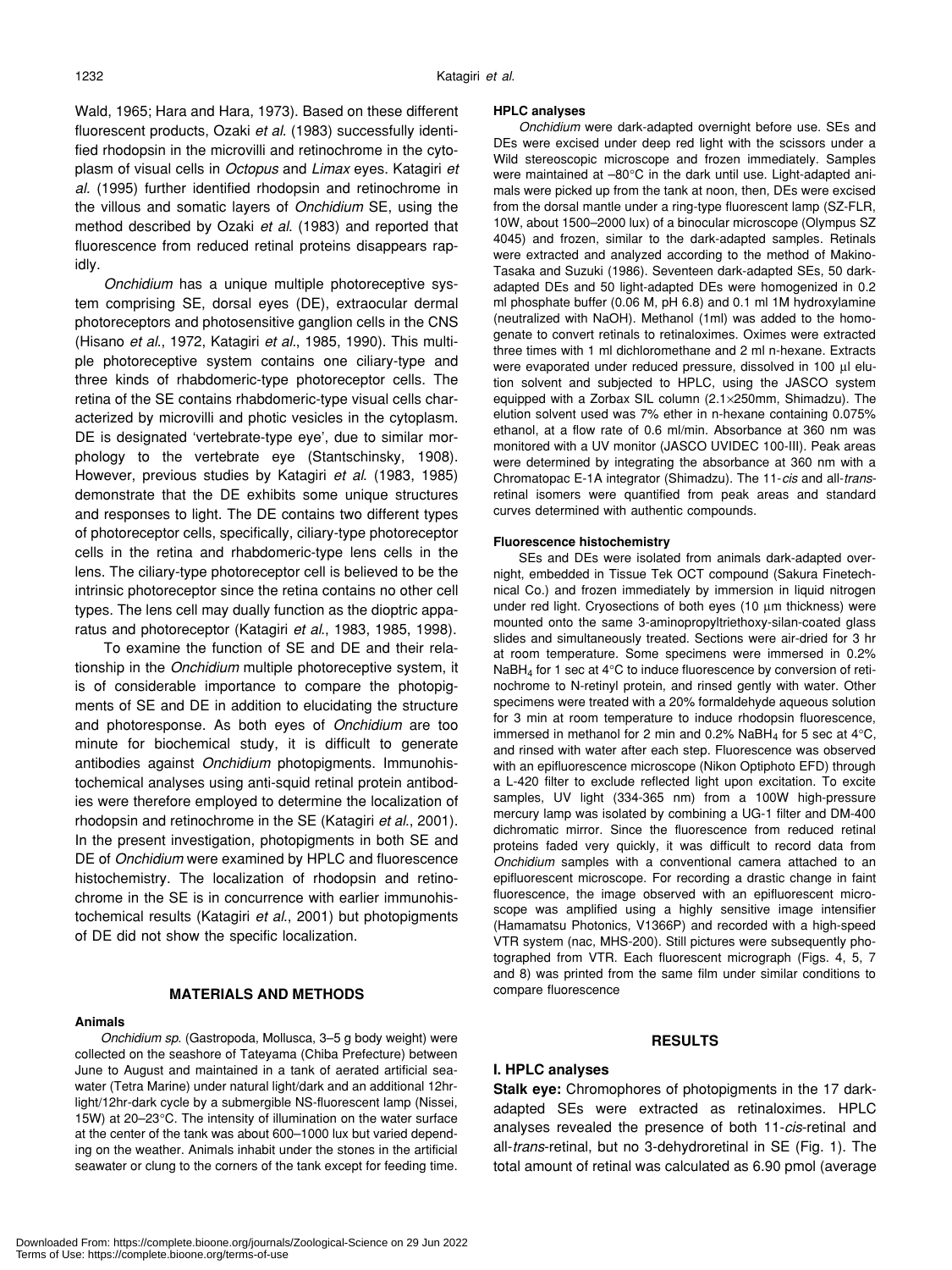

**Fig. 1***.* High–performance liquid chromatogram of stalk eye extract (**a**) and standard oximes (**b**). (**a**) Seventeen dark-adapted stalk eyes (SE) contained 6.90 pmol retinal. The proportions of 11-*cis-* and all*trans*-retinal were 41.3% and 58.7%, respectively. The average amount of 11-*cis*-retinal was 0.17 pmol, while that of all-*trans-*retinal was 0.24 pmol per SE. (b) Standard oximes (5 pmol each). 11<sub>1</sub>, 11*cis-retinaloxime;* 11<sub>2</sub>, 11-*cis-3-dehydroretinaloxime; All<sub>1</sub>, all-trans*retinaloxime; All<sub>2</sub>, all-*trans*-3-dehydroretinaloxime.



**Fig. 2.** High–performance liquid chromatogram of light-adapted (**a**) and dark-adapted (**b**) dorsal eye extracts. (**a**) Fifty light-adapted dorsal eyes (DE) contained 2.05 pmol retinal. The proportions of 11 *cis-* and all-*trans*-retinal were 53.7% and 46.3%, respectively. The average amount of 11-*cis*-retinal was 0.022 pmol, while that of all*trans*-retinal was 0.019 pmol per DE. (**b**) Fifty dark-adapted DEs contained 8.64 pmol retinal. The proportions of 11-*cis-* and all-*trans*retinal were 59.9% and 40.1%, respectively. The average amount of 11-*cis*-retinal was 0.10 pmol, while that of all-*trans*-retinal was 0.07 pmol per DE. 11<sub>1</sub>, 11-*cis*-retinaloxime; All<sub>1</sub>, all-*trans*-retinaloxime.



**Fig. 3.** Schematic drawings of stalk eye (**a**) and dorsal eye (**b**) of *Onchidium*. (**a**) Stalk eye is a closed vesicle, consisting of a cornea (C), lens (L) and retina (R). The retina is conveniently divided into villous (VL), pigmented (PL) somatic (SL) and neural (NL) layer. The PL corresponds to the distal cytoplasm of visual cells and pigmented supportive cells which contain abundant dark pigment granules. Incident light enters from the top, corneal side. M, microvilli of type 1 visual cell; ON, optic nerve. (**b**) Dorsal eye is an open vesicle. It comprises a pigment layer (PL), an inverted retina (R) and a lens (L) but lacks cornea. The retina is a single layer of ciliary-type photoreceptor cells of which the distal outer segments (OS) show a concentric lamellar structure and face the PL. Paranucleus (P) is located near the base of the OS. Axons extending from ciliary-type photoreceptor cells converge to the optic nerve (ON). The pear- shaped lens is located in the central portion of the eye. It is mostly composed of several large lens cells, which are rhabdomeric-type photoreceptors. The distal portion of the lens cell is composed of massive microvilli (M). Incident light enters from the microvilli of the lens. N, nucleus of lens cell.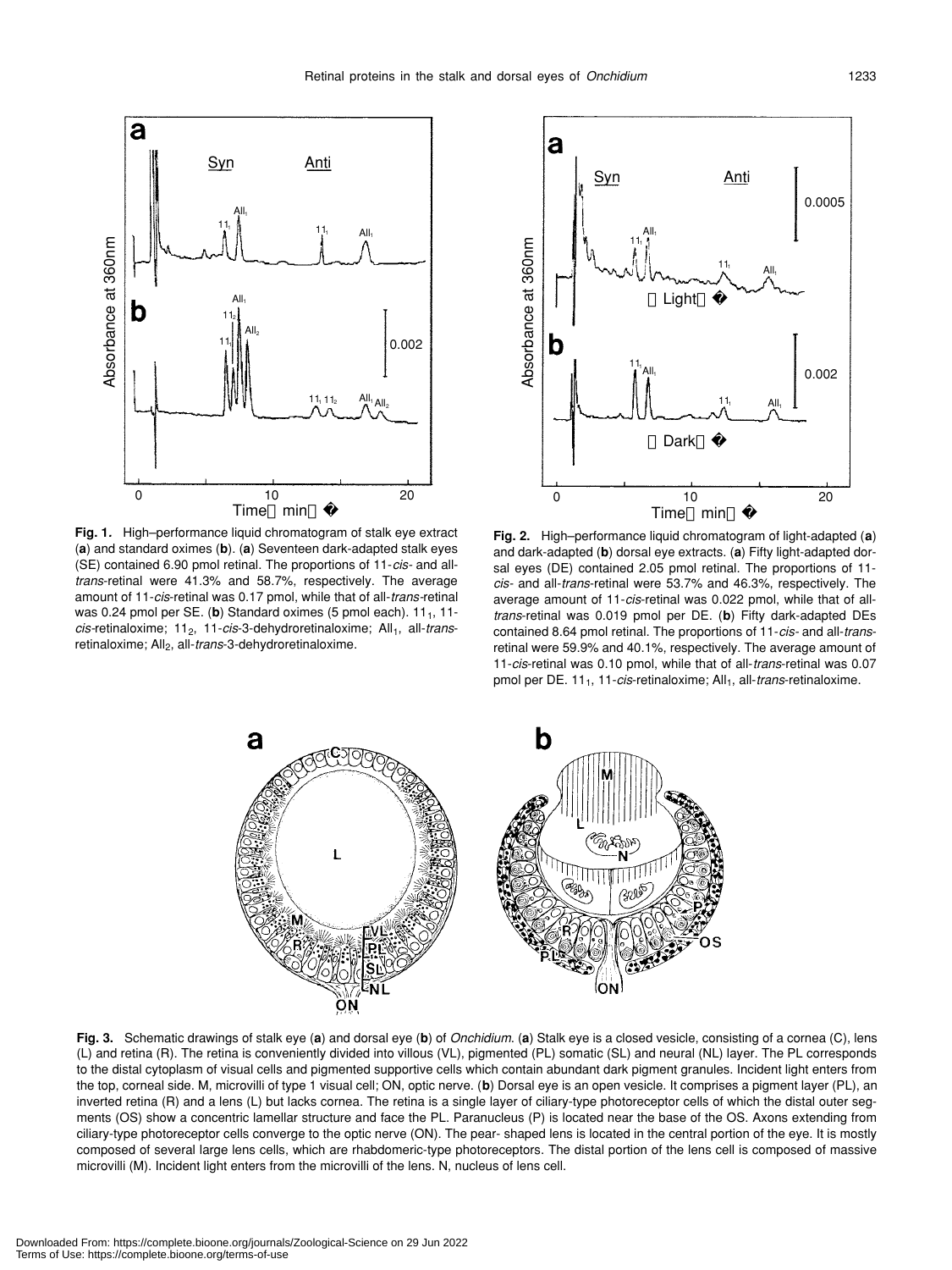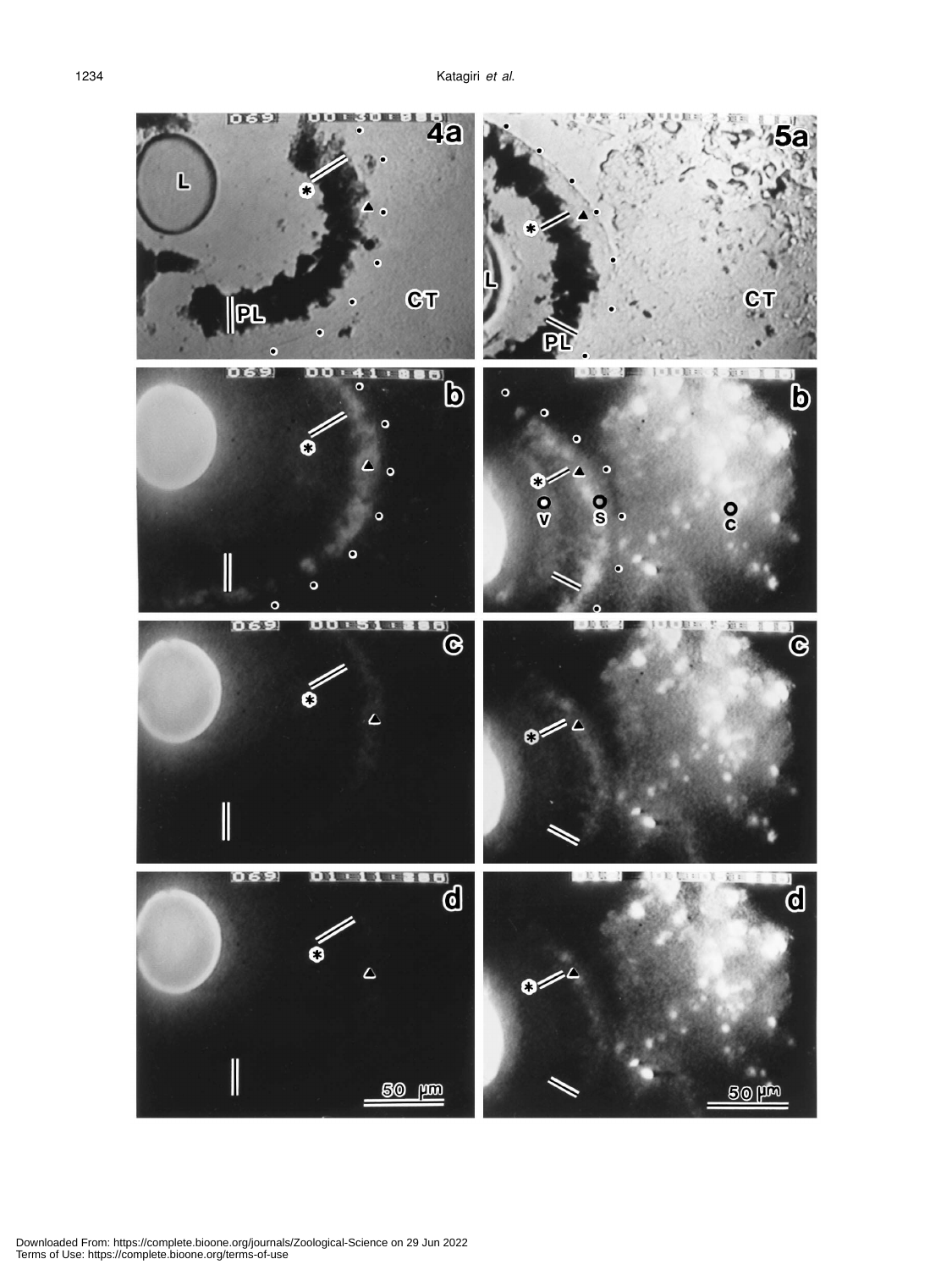of 0.41 pmol/ SE), of which 11-*cis-* retinal comprised 2.85 pmol (average of 0.17 pmol/ SE) and all-*trans*-retinal, 4.05 pmol (average of 0.24 pmol/ SE). The proportion of all-*trans*retinal was greater (58.7%) than that of 11-*cis*-retinal (41.3%). **Dorsal eye:** Chromophores of photopigments were extracted as retinaloximes from the 50 dark-adapted and 50 light-adapted DEs. HPLC analyses similarly revealed 11-*cis*retinal and all-*trans*-retinal, but no 3-dehydroretinal in DE (Fig. 2). In light-adapted DE, the total amount of retinal was calculated as 2.05 pmol (average of 0.04 pmol/ DE), of which 11-*cis-*retinal was 1.10 pmol (average of 0.022 pmol/ DE) and all-*trans*-retinal was 0.95 pmol (average of 0.019 pmol/DE). The relative proportions of 11-*cis*-retinal and all*trans*-retinal were 53.7% and 46.3%, respectively (Fig. 2a). In the dark-adapted DE, the total amount of retinal was 8.64 pmol (average of 0.17 pmol/ DE), of which 11-*cis*-retinal comprised 5.18 pmol (average of 0.10 pmol/ DE) and all*trans*-retinal, 3.46 pmol (average of 0.07 pmol/DE**).** In the dark-adapted DE, the proportions of 11-*cis*-retinal was greater (59.9%) than that of all-*trans*-retinal (40.1%) (Fig. 2b).

In dark-adapted eyes, the amount of retinal of one DE was far less (two-fifth) than that of one SE. Furthermore, in light-adapted DE, the total amount of retinal was far less (one-fourth), with a slightly lower proportion of 11-*cis* to all*trans*-retinal, than in dark-adapted DE (Figs. 2a, 2b).

#### **II. Fluorescence histochemistry**

**Stalk eye:** The SE is an ellipsoidal vesicle of about 200 µm in diameter, comprising a cornea, lens and retina (Figs. 3a, 4a, 5a). The fine structure of the SE has been described in detail elsewhere (Katagiri *et al.,* 1995). The rhabdomerictype photoreceptor cell extending well-developed microvilli in the SE is designated the 'type 1 visual cell'. The retina is a pigmented columnar epithelium divided into villous, pigmented, somatic and neural layers (Figs. 3a, 4a, 5a). The villous layer consists of an enormous tuft of microvilli of type 1 visual cells. The dark pigmented layer corresponds to the distal heavily pigmented cytoplasm of visual cells and pigmented supportive cells, while the somatic layer contains the nuclei and cytoplasm of visual and pigmented supportive cells. In the neural layer, axons of visual cells converge to



**Fig. 6.** Time-course of the optical density that corresponds to fluorescent intensity in two portions of the stalk eye (SE) and connective tissue (CT). Three circled portions were examined; the villous (v) and somatic (s) layers, and the CT (c) in Fig. 5b. The lifetime of decay of fluorescence in the SE differs from that of CT. Fluorescence from the villous ( ) and somatic ( ) layers declined within 15 sec to about 35%, but that from CT (x) did not change considerably during irradiation. The time constants (τ) of the villous and somatic layers were 13 and 14 sec respectively, while that of CT was 104 sec.

form the optic nerve.

Upon immersion in water or formaldehyde solution, autofluorescence was observed in the epidermis and its surface and in unknown cells in the connective tissue of the tentacle. The SE does not show autofluorescence except for the lens. The particularly strong autofluorescence of the lens interfered with the intrinsic fluorescence of the villous layer in the retina when it was treated with  $N$ aBH<sub>4</sub> with or without denaturation. When cryosections of the SE were treated with NaBH<sub>4</sub>, yellow-green fluorescence was observed in the somatic layer, which faded rapidly and disappeared completely within 60 sec after UV irradiation (Figs. 4b–d). Upon NaBH4 treatment after denaturation, additional fluorescence was observed in the villous layer (Fig. 5b). Fluorescence in

**Fig. 4.** (**a**) Differential interference light micrograph of the stalk eye (SE) was taken from the same section as that in Fig. 4b–d after VTR recording. The pigmented layer (PL, lines) is located between the inner villous (\*) and outer somatic layer (SL, ). To identify the location of fluorescence in the SE, the height of the PL is drawn with the lines and the outline of the SE is depicted with dots. CT, connective tissue. (**b**)– (**d**) Fluorescent micrographs of the stalk eye (SE) treated with sodium borohydride. (**b**) Immediately after irradiation, a yellow-green fluorescent band was observed in the SL ( ) under the PL. The lens (L) displayed strong autofluorescence. (**c**) The fluorescence image of the same specimen (Fig. 4b) at 10 sec after UV irradiation. Fluorescence in SL ( ) diminished rapidly. (**d**) After 30 sec irradiation, fluorescence derived from retinochrome in the SL ( ) disappeared. **Fig. 5.** (**a**) Differential interference light micrograph of the stalk eye was taken from the same section as that in Fig. 5b-d after VTR recording. See abbreviations of Fig. 4a. (**b**)–(**d**) Fluorescence micrographs of the stalk eye (SE) treated with sodium borohydride after denaturation with formaldehyde and methanol. (**b**) Upon UV irradiation, yellow-green fluorescence of the retinochrome was visualized in the SL ( ) under the PL. Additional fluorescence was observed in the VL (\*) along the internal side of PL. Fluorescence in the SL was stronger than that in VL. The optic density of three circled areas, the villous layer (v), somatic layer (s) and connective tissue (c), were examined. The lens displayed intense autofluorescence. (**c**) At 10 seconds after irradiation, fluorescence of the retinochrome considerably faded in the SL ( ), but that of rhodopsin in the VL (\*) disappeared. Autofluorescence of the lens was observed throughout. (**d**) At 30 seconds after irradiation, the fluorescence of the SL ( ) remained faintly, although endogeneous fluorescence of the lens and connective tissue remained.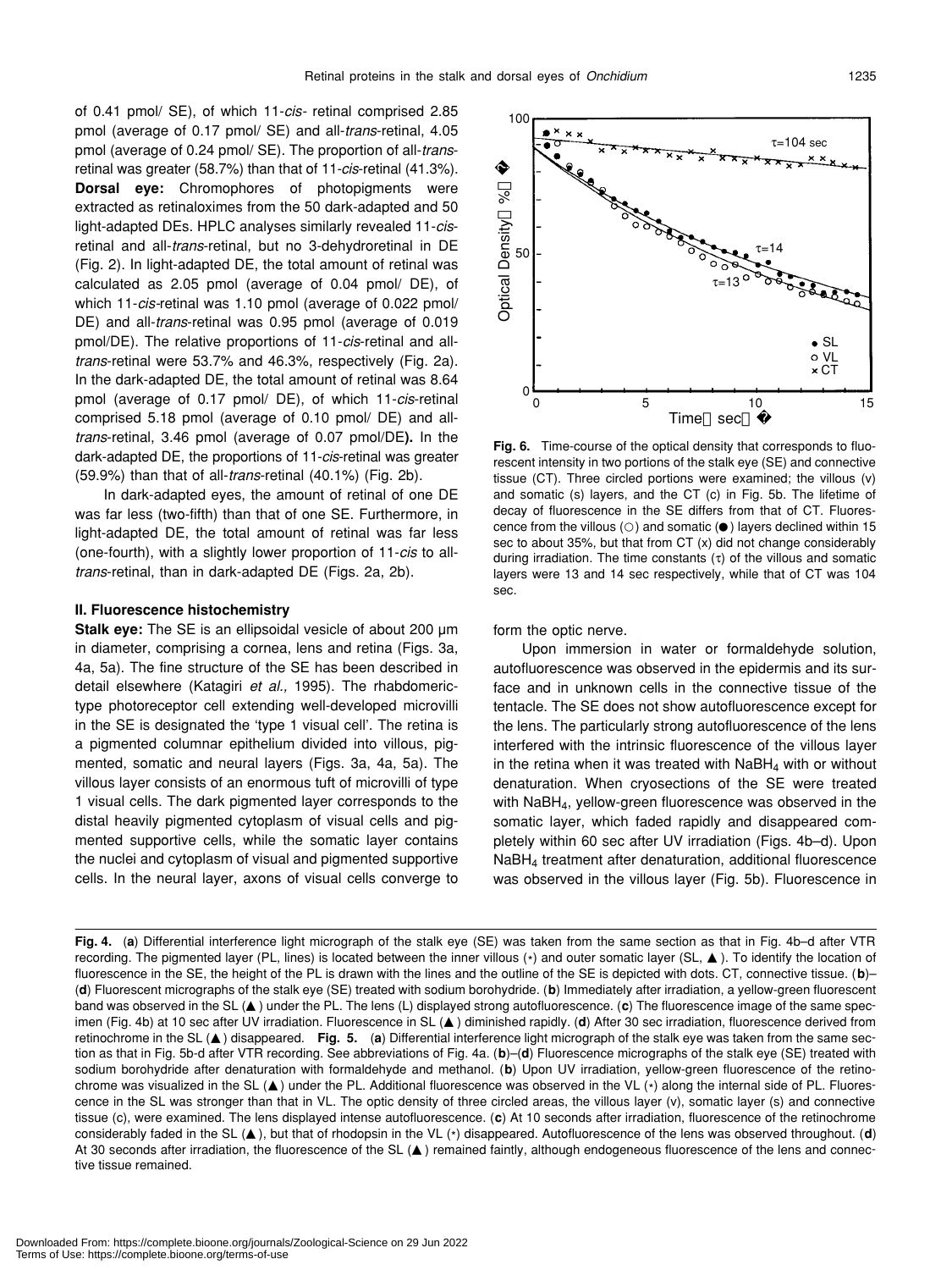

Downloaded From: https://complete.bioone.org/journals/Zoological-Science on 29 Jun 2022 Terms of Use: https://complete.bioone.org/terms-of-use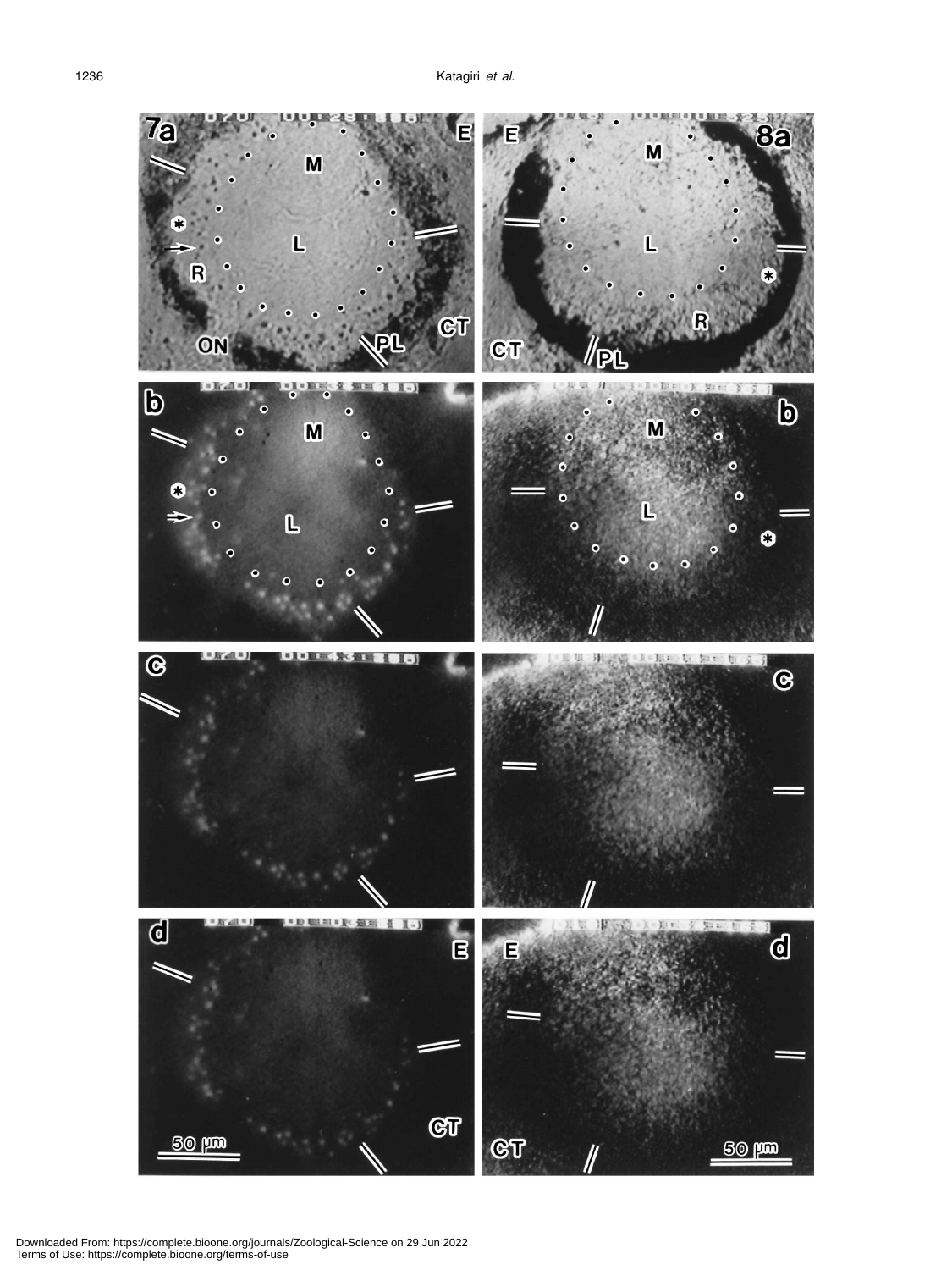the villous layer was weaker than that in the somatic layer. At 10 sec after irradiation, the yellow-green fluorescence in the villous layer had almost disappeared, but remained weakly in the somatic layer (Fig. 5c). Fluorescence in both layers faded considerably at 30 sec (Fig. 5d), disappearing completely within 60 sec after UV irradiation, although the endogeneous fluorescence of the lens and connective tissue was observed throughout.

A typical case of quick decay of fluorescence derived from photopigments is shown in Fig. 6. Time courses of optical density corresponding to a change in fluorescence were analyzed at three spots in a sample of Fig. 5, the villous and somatic layers in SE and connective tissue, that was treated with NaBH4 treatment after denaturation with formaldehyde and methanol. The lifetime of decay of fluorescence intensity in both villous and somatic layers differed from that in connective tissue. The optical density of fluorescence from the villous and somatic layers decreased to 30% (τ-13) and 35% (τ-14) after 15 sec, while that from connective tissue was maintained at 85% (τ-104) during exposure to light (Fig. 6).

**Dorsal eye:** The DE is spherical in shape (not a closed vesicle) and about 200 µm in diameter. The DE comprises a cup-shaped pigment layer, inverted retina and lens, but lacks cornea (Figs. 3b, 7a, 8a). The retina is composed of a single columnar epithelium of only ciliary-type photoreceptor cells. The distal portion (outer segment) of the ciliary-type photoreceptor cell shows a concentric lamellar structure and faces the pigmented cells of the pigment layer. The supranuclear region contains rough and smooth endoplasmic reticulum, several paranuclei (dense inclusions) and other organelles. A biconvex pear-shaped transparent lens is situated in the center of DE. It consists of several large lens cells. Each lens cell contains massive microvilli in the distal portion, numerous lamellar bodies and a network of endoplasmic reticulum in the proximal cytoplasm. Based on fine structure and photoresponse data, the lens cell is identified as a rhabdomeric-type photoreceptor cell (Katagiri *et al*., 1983, 1985, 1998).

In control sections that were immersed in water or formaldehyde solution, autofluorescence was observed in the epidermis, its surface and in cuboidal cells in the connective tissue of the dorsal mantle, which did not disappear with reducing treatment. When non-specific fluorescence was evident in the surrounding connective tissue, weak, obscure fluorescence overspread diffusely the DE (not shown). The paranuclei of the ciliary-type photoreceptor cell in the retina emitted strong autofluorescence that faded slightly in the control sections and rapidly after NaBH4 treatment (Fig. 7b– 7d) and was not observed after methanol treatment (Fig. 8b) upon UV irradiation.

Fluorescence in DE after treatment with NaBH4 with or without denaturation was observed in samples that showed less autofluorescence in connective tissue. Upon NaBH4 treatment, unclear fluorescence was observed in indefinite and vague areas in individual DE at various intensities and different fading times. Faint fluorescence observed in the retina and the distal microvilli of the lens faded within 30 sec (Figs. 7b–7d). Upon NaBH4 treatment after denaturation with formaldehyde and methanol, vague fluorescence was observed (Fig. 8b). However, additional fluorescence was either not present or very faint in both the lens and retina. Non-specific fluorescence persisted in the epidermis and connective tissue around the DE (Figs. 7c–d, 8c–8d). The drastic fading of fluorescence within 30sec under UV irradiation characteristic of reduced photopigments was not detected in the DE, despite recording with a high-speed VTR system (Figs. 8c–8d).

#### **DISCUSSION**

## **I. Chromophores in the stalk and dorsal eyes of** *Onchidium*

HPLC analyses in the present study revealed 11-*cis*and all-*trans*-retinal in the SE of dark-adapted *Onchidium* and the amount of all-*trans*-retinal was higher than that of 11-*cis*-retinal. The all-*trans*-retinal is considered to be a chromophore of retinochrome (Hara and Hara, 1973; Ozaki *et al*., 1983, 1986). The rhabdomeric-type photoreceptor cells of gastropoda eyes, including *Onchidium* SE, contain abundantly photic vesicles in the cytoplasm (Eakin, 1972, 1990; Kataoka, 1975, Herman and Strumwasser, 1984; Katagiri *et al*, 1995). As photic vesicles contain retinochrome (Hara and Hara, 1973; Ozaki *et al*., 1986), the all-

**Fig. 7.** (**a**) Differential interference light micrograph of the dorsal eye corresponds to Figs. 7b-d. The dorsal eye (DE) consists of the pigmented layer (PL, lines), retina (R) and lens (L). To identify the location of fluorescence in the DE, the height of the PL is drawn with the lines and the outline of the lens is depicted with dots. The outer segment (\*) of ciliary-type photoreceptor cell faces to the PL. An arrow shows paranuclei of ciliary-type photoreceptor cell. CT, connective tissue; E, epidermis; L, lens cell; M, microvilli of lens cell; ON, optic nerve. (**b**)–(**d**) Fluorescence micrographs of the dorsal eye treated with sodium borohydride. (**b**) Immediately after irradiation, faint, obscure yellow-green fluorescence was observed in the entire dorsal eye, including the retina and lens. Strong spotty autofluorescence (arrow) was frequently detected in the supranuclear regions of ciliary-type photoreceptor cells in the retina. (**c**) After 10 sec and (**d**) 30 sec irradiation, almost all fluorescence disappeared in the DE, except for non-specific fluorescence in the epidermis (E). **Fig. 8.** (**a**) Differential interference light micrograph of the dorsal eye corresponds to Figs. 8b–d. See abbreviations in Fig.7a. (**b**)–(**d**) Fluorescence micrographs of the dorsal eye (DE) treated with sodium borohydride after denaturation with formaldehyde and methanol. (**b**) Upon UV irradiation, the yellow-green fluorescence of N-retinyl proteins was observed indistinctly in the DE. Specific fluorescence derived from rhodopsin did not appear in the retina or microvilli (M) of lens cells. (**c**) After 10 sec and (**d**) 30 sec irradiation, non-specific fluorescence remained in the DE. Diminishing of specific fluorescence derived from photopigments was not detected in the DE, although endogeneous fluorescence remained in the epidermis (E) and connective tissue.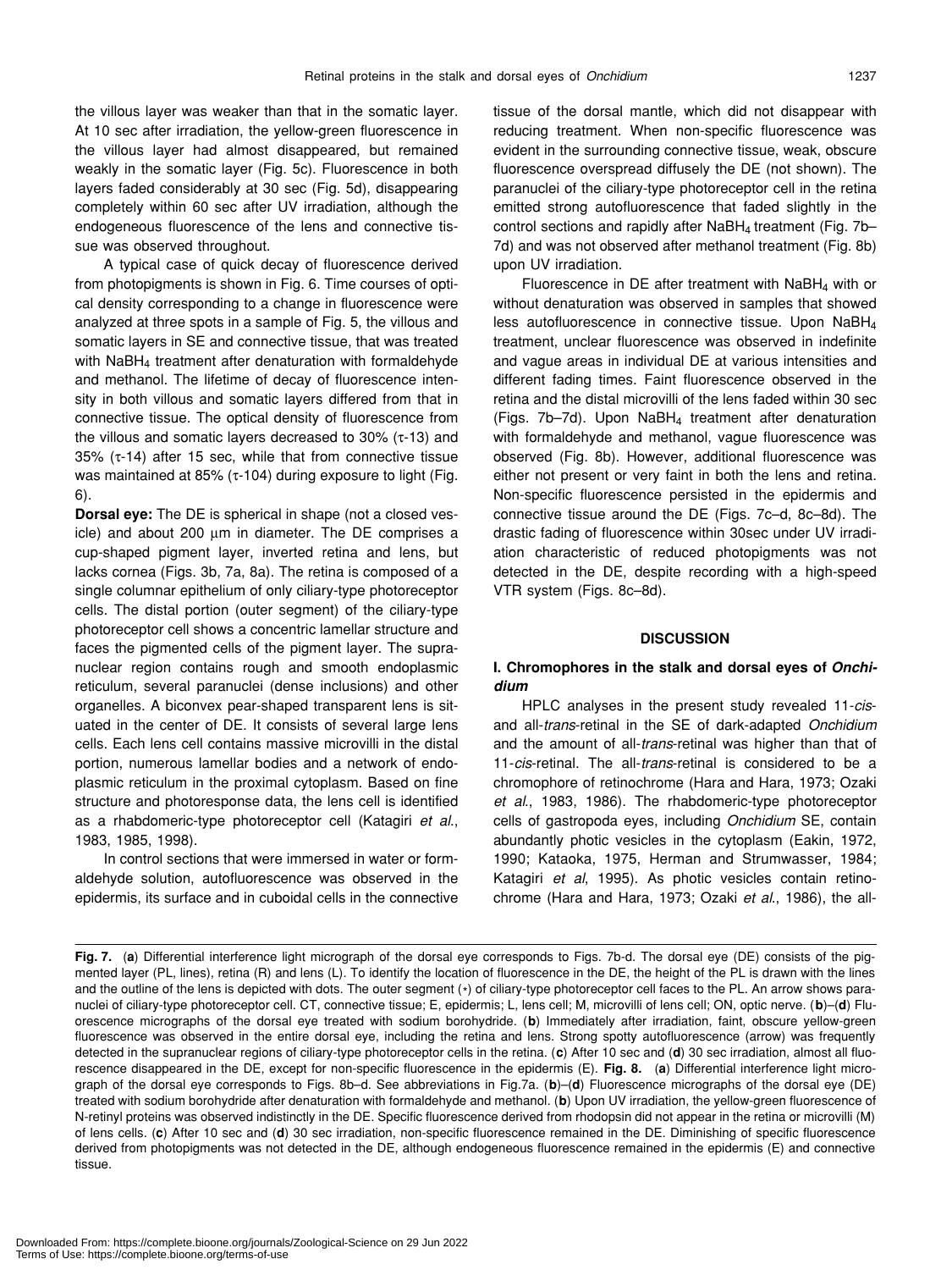*trans*-retinal detected in SE by the present HPLC analyses is possibly derived from the retinochrome in photic vesicles of type 1 visual cells in the retina. Furthermore, 11-*cis*-retinal in the dark-adapted SE may be the chromophore of rhodopsin of type 1 visual cells of which the microvilli occupy almost all the villous layer (Katagiri *et al*., 1995). Numerous SEs were required for HPLC analyses due to their minute size. However, we could not obtain sufficient amounts of SE, and therefore could not examine the chromophores of the light-adapted SE. In the eye of the marine gastropoda, *Conomulex*, 11-*cis-* and all-*trans-*retinal were also detected by HPLC analyses (Ozaki *et al*., 1986). The 11-*cis*-retinal was dominant in extracts from the microvillar fraction, while all-*trans*-retinal was prevalent in extracts from the photic vesicle-containing fraction. These results indicate that the photopigment is rhodopsin in the former fraction and retinochrome in the latter. The amount of all-*trans*-retinal in the *Conomulex* eye is several times greater than that of 11-*cis*retinal. The observed ratio of retinal isomers in chromophores of *Onchidium* SE is similar to that in *Conomulex* eye (Ozaki *et al*., 1986).

On the other hand, in the dark-adapted *Onchidium*, the total amount of retinal in one SE was 2.4 times higher than that in one DE. A pair of SEs is situated in the tentacles. In contrast, more than 50 DEs are distributed on the dorsal mantle surface (Katagiri *et al*., 1985). Therefore, DE appears to be superior in terms of total numbers and consequently, total amount of retinal in an individual *Onchidium*. However, the SE is regarded as the principal eye within the multiple photoreceptive system (Hisano *et al*., 1972, Katagiri *et al*., 1985, 1990) on the basis of the presence of sufficient retinal per SE, existence of a rhodopsin–retinochrome system (Katagiri *et al.*, 2001) and the typical structure of the gastropoda eye (Eakin, 1972, 1990; Kataoka, 1975; Jacklet and Colquhoun, 1983; Herman and Strumwasser, 1984; Katagiri *et al*., 1995).

The present study is the first significant report showing that the *Onchidium* DE contains 11-*cis-* and all-*trans*-retinal as well as SE. The DE comprises two different types of photoreceptor cells, specifically, ciliary-type in the retina and rhabdomeric-type in the lens. Since it is very difficult to separate the retina and lens in the DE, HPLC analysis was performed on all photopigments derived from both ciliaryand rhabdomeric-type photoreceptor cells. It is proposed that as the retina is the essential receptive site in DE, the HPLC data mainly represent the chromophores of photopigments in ciliary-type photoreceptor cells. The proportion of 11-cis-retinal (59.5%) to total retinal in dark-adapted DE was characteristically greater than that in dark-adapted SE (41.3%). Light-adapted DE contained a decreased proportion of 11-*cis*-retinal to all-*trans*-retinal compared to darkadapted DE, suggesting the recycling of retinals in the DE. Notably, total retinal in light-adapted DE was far less (onefourth) than that in dark-adapted DE. This decreased amount of total retinal could be explained on the assumption that predominant ciliary-type photoreceptor cells in DE contain vertebrate-type visual pigments. In vertebrate eyes containing ciliary-type photoreceptors, all-*trans*-retinal is released from the protein opsin during light adaptation, which is converted into retinol and subsequently stored as retinylesters in pigment epithelial cells (Saari, 1994). It is possible that all-*trans*-retinal in the ciliary-type photoreceptor cells of light-adapted DE is released from protein and stored as retinylesters in adjacent pigmented cells that directly face the outer segments of ciliary-type cells. At the same time, retinylester might be stored in the paranuclei of ciliary-type photoreceptor cells, similar to the oil droplets reported as the storage site of retinylester in crayfish retina (Suzuki *et al*., 1988). Unfortunately, our HPLC analyses did not encompass data on retinylesters, since these are eluted at the solvent front and therefore not quantified with the present experimental conditions (Suzuki *et al*., 1988). Retinals detected in the light-adapted DE may be derived mainly from the photopigments (rhodopsin and retinochrome) of rhabdomeric-type lens cells in the DE. Rhabdomeric-type lens cells have massive microvilli, and contain no photic vesicles but abundant endoplasmic reticulum, which is the storage site of retinochrome (Katagiri *et al*., 1998). The photic vesicle is a special form of endoplasmic reticulum (Whittle, 1976). Photic vesicle and endoplasmic reticulum were impregnated by prolonged osmification that demonstrates the presence of lipids, such as vitamin A (Eakin and Brandenburger, 1970; Pourcho and Bernstein, 1975; Katagiri 1984, 1998). In the *Onchidium* DE, several coordinating systems for photopigment recycling may be present, such as those in ciliary-type and rhabdomeric-type photoreceptor cells. The rhodopsin-retinochrome system was reported in the SE (Katagiri *et al*., 2001). Since 11-*cis* and all-*trans*-retinal were detected in both SE and DE, the rhodopsin-retinochrome system may be present in the DE similarly.

# **II. Fluorescence histochemistry**

The localization of retinal protein in the DE was examined by fluorescence histochemistry and compared with that of SE. Fluorescence histochemistry is a convenient and valuable method for detecting photopigments, since the method only requires treatment with reducing agent and not antibodies (Ozaki *et al*., 1983). Fluorescence of N-retinyl protein that was reduced by borane dimethylamine was reported formerly in the snail eye (Eakin and Brandenburger, 1978). Ozaki *et al*. (1983, 1986) and Hara *et al*. (1992) demonstrated the localization of rhodopsin and retinochrome, based on differences in their reactivity to NaBH4 in several invertebrate eyes. In *Onchidium* SE, fluorescence derived from rhodopsin and retinochrome was observed in villous and somatic layers of the retina. This fluorescence faded rapidly, in concurrence with earlier observations on the retinas of several gastropods (Ozaki *et al*., 1983, 1986). The stronger fluorescence in the somatic layer of *Onchidium* SE than that in the villous layer confirmed that the amount of retinochrome is greater than rhodopsin, as shown by HPLC analyses.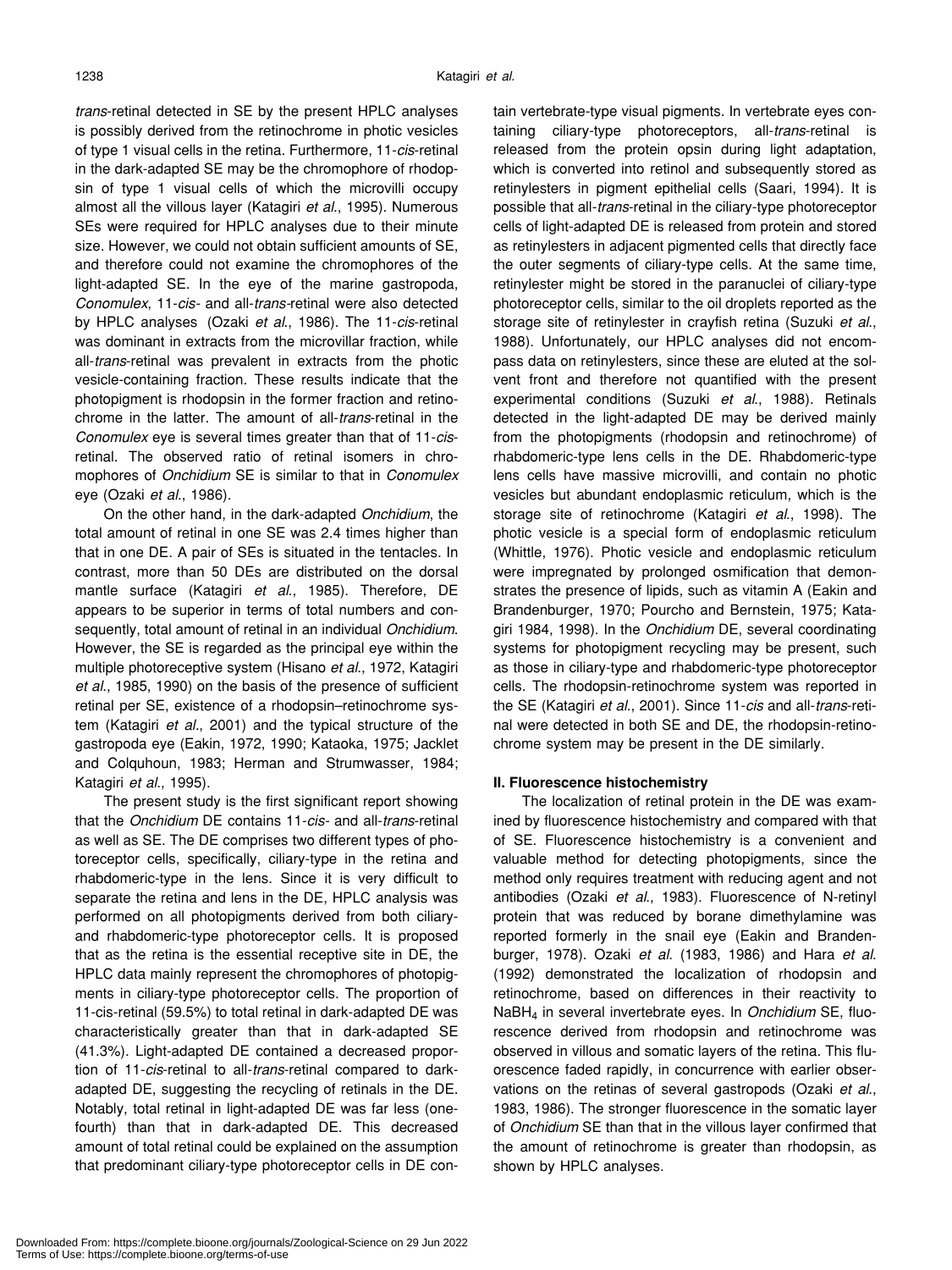The SE from dark-adapted *Onchidium* contained sufficient retinal (0.41 pmol/ SE) to analyze emitted fluorescence after NaBH4 treatment. However, in the DE (0.17 pmol/ DE) from dark-adapted animals, it is difficult to identify the presence or absence of photopigment-specific fluorescence. In SE, the localization of photopigments was confirmed by both immunohistochemistry and fluorescence histochemistry (Katagiri *et al*., 1995, 2001). Therefore, SE may be employed as a standard positive control in current fluorescence histochemistry analyses. We simultaneously treated DE and SE mounted on the same glass slide using similar procedures to examine the localization of fluorescence in DE. In SE, the fluorescence from rhodopsin and retinochrome was observed in specific regions after reducing treatment with or without denaturation, whereas in DE, faint diffuse fluorescence was observed and did not always correspond to the photoreceptive sites, such as the outer segments of ciliary-type photoreceptor cells and microvilli of the lens cells. Ohkuma and Tsuda (2000) developed a timeresolved fluorescence difference imaging method to visualize retinal proteins in tissues containing low quantities of retinal proteins but strong endogenous fluorescence. Octopus retina and ocellus of ascidian larva were treated according to the method of Ozaki *et al*. (1983). The subtracted fluorescence of N-retinyl protein before and after UV irradiation effectively distinguished the real change in fluorescence of bleached photopigments in these specimens (Ohkuma and Tsuda, 2000). Using the time-resolved difference fluorescence imaging method**,** real fluorescence changes in *Onchidium* SE were visualized in the villous and somatic layers, although the fluorescence of the connective tissue did not change (Katagiri *et al*., 2000). However, even this method was unsuccessful in visualizing fluorescence in specific regions of DE (Katagiri *et al*., unpublished data), similar to the present study.

It is very difficult to explain clearly why the fluorescence histochemistry technique was unsuccessful in visualizing the fluorescence of photopigments in the DE. There are a number of conceivable reasons for the unexpected obscure fluorescence of DE. Particularly, the amount of photopigment in the DE may be too low for fluorescence microscopy as shown by the present HPLC analysis. Non-specific unknown fluorescence found in the dorsal mantle tissue may cover the intrinsic fluorescence derived from photopigments. It is presumed that the nature of photopigments in DE may be different from that of SE. While fluorescence derived from rhodopsin was distinctly recognized in the rhabdomeric-type visual cells of the SE, it was hardly observed in ciliary-type photoreceptor cells in the DE. In DE, rhodopsin may be reduced only by NaBH4 treatment without denaturation and may therefore diminish rapidly. It is presumed that the fluorescence in the lens cell of DE that appears after NaBH4 treatment (Fig. 7b) is partially derived from rhodopsin. It should be noted that the chromophore of rhodopsin in both photoreceptors of the DE may be lost by formaldehyde/ methanol treatment. On the other hand, the spot-like autof-

Downloaded From: https://complete.bioone.org/journals/Zoological-Science on 29 Jun 2022 Terms of Use: https://complete.bioone.org/terms-of-use

luorescence in the retina of DE was observed in the paranuclei of ciliary-type photoreceptor cells. This specific autofluorescence disappeared after methanol treatment, indicating that the autofluorescence derived from methanol soluble substance such as retinyl-ester. It is known that retinyl-ester emits the fluorescence in the tissue without NaBH4 treatment, although rhodopsin and retinochrome emit the yellow-green fluorescence after treatment with NaBH4 with or without denaturation, respectively (Ozaki *et al*. 1983). The spot-like autofluorescence in Fig. 7b is possibly due to retinyl-ester. The paranucleus is a membranebound heterogeneous structure including an electron dense portion, and is one of the presumed storage sites of retinylester. Upon NaBH4 treatment, fluorescence in the spot-like structure partly decreased. The ciliary-type photoreceptor cells contain a small number of endoplasmic reticulum distributed around the paranucleus. Therefore, we suppose that the retinochrome in the endoplasmic reticulum participates in fading fluorescence.

The present study demonstrates that both SE and DE of *Onchidium* have a common photopigment system, a rhodopsin-retinochrome system, containing the 11-cis- and the all-trans-retinal as chromophore. However, there are several important differences between the two eyes, specifically in terms of photoreceptor cell type, photoresponse, spectral sensitivity (Katagiri *et al*., 1985) and the appearance of fluorescence derived from photopigments. Photopigments in photoreceptor cells that comprise the *Onchidium* multiple photoreceptive system may differ in chemical nature.

## **ACKNOWLEDGEMENTS**

We thank Dr. K. Ozaki, Department of Biology, Graduate School of Science, Osaka University, for his valuable advice and useful discussion.

# **REFERENCES**

- Bownds D and Wald G (1965) Reaction of the rhodopsin chromophore with sodium borohydride. Nature 205: 254–257
- Eakin RM (1990) Photic vesicles. Veliger 33: 209–214
- Eakin RM and Brandenburger JL (1978) Autofluorescence in the retina of a snail, *Helix aspersa*. Vision Res 18: 1541–1543
- Eakin RM (1972) Structure of invertebrate photoreceptors. In "Handbook of Sensory Physiology: Photochemistry of Vision Vol. 7/1" Ed by Dartnall HJA, Springer-Verlag, Berlin, pp 625– 684
- Eakin RM and Brandenburger JL (1970) Osmic staining of amphibian and gastropod photoreceptors. J Ultrastruct Res 30: 619– 641
- Hara T, Hara R (1991) Retinal-binding protein: Function in a chromophore exchange system in the squid visual cell. In "Progress in Retinal Research Vol. 10" Eds by Osborne N, Chader J, Pergamon Press, Oxford, pp 179–206
- Hara T, Hara R (1973) Biochemical properties of retinochrome. In "Biochemistry and Physiology of Visual Pigments" Ed by Langer H, Springer-Verlag, Berlin, pp 181–191
- Hara T, Hara R, Kishigami A, Koshida Y, Horiuchi S, Raj U (1995)